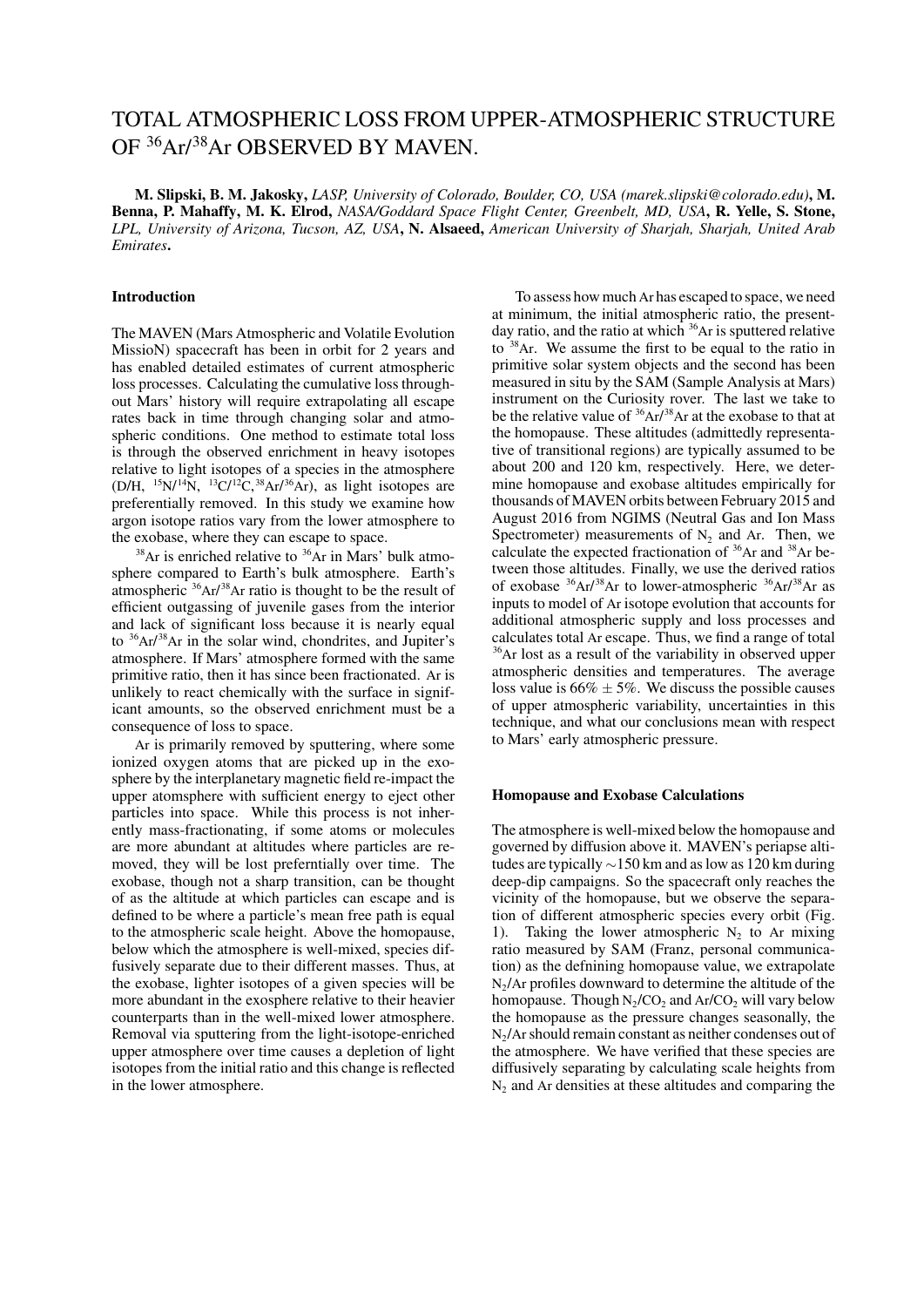

Figure 1: Profile of  $N_2/Ar$  as measured by NGIMS for a single inbound orbit. The green line is the lower atmospheric value of  $N_2$  to Ar measured by SAM.

temperatures. This process was repeated for all possible inbound NGIMS density measurements (Mahaffy et al., 2015b,a) below 200 km over 18 months worth of orbits. The homopause and exobase altitudes for each orbit are shown in Fig. 2.

We used two independent methods to find exobase altitudes for every orbit (Fig. 2). For the first, we integrate  $n\sigma$ , where n is the number density of CO<sub>2</sub> and  $\sigma$  is the collisional cross section, from a point well above the exobase to where  $N\sigma$  (column density, N) is 1. Since the exobase is defined as the altitude at which the scale height equals the mean free path, we also determine the Ar scale height,  $H$ , at each altitude and find where  $H = n\sigma$ . These two methods give similar values for the exobase for each orbit.

MAVEN's orbit precesses so the periapse points where these measurements are made sample a range of latitudes and local times and cover nearly a full cycle of  $L<sub>s</sub>$  values. The observed changes in both altitudes with time are not straightforward to interpret. The separation between the homopause and exobase is roughly constant as they respond to varying conditions in the lower atmosphere. Seasonal variations of the homopause are observed on Earth as circulation changes (Offermann et al., 2007), so a similar effect may be expected. Gravity waves have been seen with MAVEN (Yiğit et al., 2015) and the vertical mixing they induce should cause changes in the homopause (Imamura et al., 2016). A more detailed study of the changing environment at these altitudes will enable a better understanding of the orbitorbit variation we see as well as the long term trends. Additionally, this technique gives some extremely low



Figure 2: Homopause (red) and exobase (blue) altitudes calculated from Feb 2015 through July 2016. Values below 80 km are not realistic.

homopause altitudes resulting from wave structure and large horizontal changes even beteween 300 and 150 km. We think any homopause values below ∼80 km are realistic, but we do not reject any for the remainder of our analysis.

# Derived Arloss

Once introduced into the atmosphere, Ar can be ejected into space by sputtering via collisions generated by pickup ions that have been accelerated by the solar wind. This is the dominant process for Ar loss as it does not interact with the surface. Sputtering is not a massdependent process, but isotope ratios are altered because light isotopes are more abundant relative to heavy isotopes in the exobase region than in the lower atmosphere (due to differences in their individual scale heights above the homopause) and therefore, more susceptible to removal. Consequently, the bulk atmosphere becomes enriched in heavy isotopes.

Here, we use the homopaus-exobase separation and the measurement of  $36Ar/38Ar$  in the lower atmosphere from SAM to determine  $36Ar/38Ar$  at the exobase for each orbit. We do not attempt to use the measured  $36$ Ar/ $38$ Ar values at the exobase for each orbit due to the large uncertainties associated with these trace species. Thus, for each orbit we assume  ${}^{36}Ar/{}^{38}Ar = 4.2$  (Atreya et al., 2013) at the homopause and calculate the ratio at the exobase using a temperature from the  $40Ar$  scale height of the same orbit.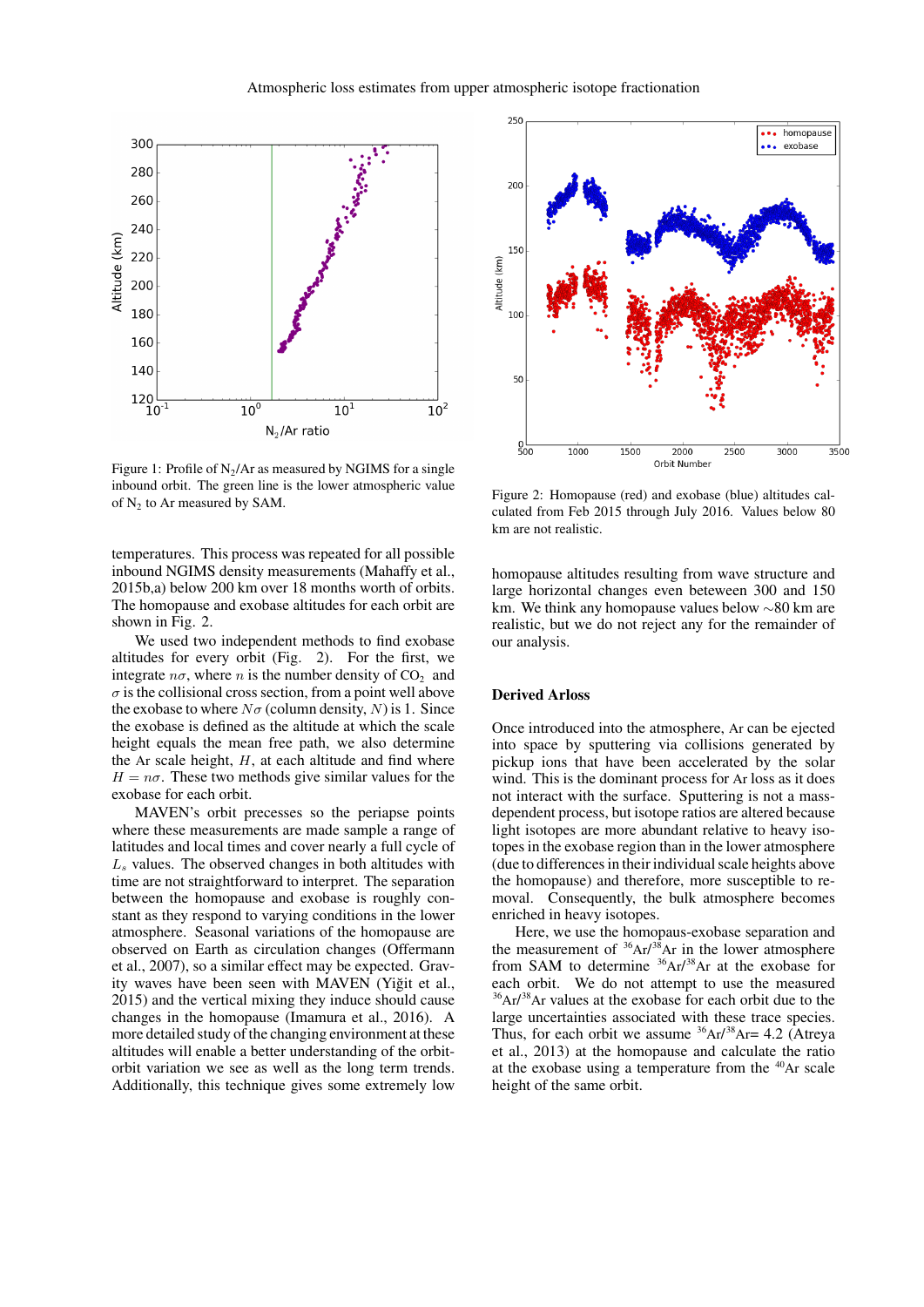The total fraction of  $36Ar$  and  $38Ar$  lost through time can be calculated using Rayleigh distillation knowing only the current bulk ratio, the past bulk ratio, and the fractionation factor of the loss process (here, the ratio of <sup>36</sup>Ar/ <sup>38</sup>Ar at the exobase to the homopause), if one assumes a closed system (Faure, 1986). This method fails to account for other supply and loss processes that alter the atmospheric abundances of  $36$ Ar and  $38$ Ar, such as outgassing of the interior, delivery and removal of gas through impacts of asteroids and comets, and release of gas to the atmosphere through crustal weathering. Slipski and Jakosky (2016) modeled these effects in combination with sputtering for a wide range of parameters, but only considered a single value of the  $36Ar^{38}Ar$  sputtering fractionation factor. Because the fractionation factor depends on  $\Delta z/H$ , where  $\Delta z$  is the homopauseexobase separation and  $H$  is the scale height, each orbit corresponds to a different value of this factor. We have run simulations of the Slipski and Jakosky (2016) model for several values of  $\Delta z/H$  (dashed lines in Fig. 3) to determine what the expected total <sup>36</sup>Ar loss would be if that  $\Delta z/H$  represented the true value in the Martian atmosphere over the past 4 Gyr. For each  $\Delta z/H$  we allow other parameter to vary as well (see Slipski and Jakosky (2016) for more details) resulting in a range of total loss, so the percentages of total <sup>36</sup>Ar lost over Mars' history shown in Fig. 3 correspond to the average values.

The mean separation distance and  $40Ar$  scale height represents a total <sup>36</sup>Ar loss of about 66%. Uncertainty in this result stems from the lower atmospheric  $N_2/Ar$ measurement and from the model. The uncertainty from SAM is about 10% (Franz, personal communication) which we find causes about 1.5% uncertainty in total <sup>36</sup>Ar loss when going through the same analysis for lower and higher values of lower atmospheric  $N_2/Ar$ . As described above, various parameters for a given fractionation factor can reproduce the present-day  $36$ Ar and  $38$ Ar abundances leading to slightly different loss values. Each set of simulations for a given fractionation factor results in a range total loss of roughly 4.5% around an average value. We add these two uncertainties in quadrature and find that the total <sup>36</sup>Ar loss to be  $66 \pm 5\%$ . However, the same discussion of model assumptions in Slipski and Jakosky (2016) applies here as well. In addition, we have not considered that  $\Delta z/H$ has likely changed over time or that sputtering may not be spatially uniform.

## Summary

Homopause and exobase altitudes have been found to vary together over the course of observations that total nearly a full Martian year. These trends may be seasonal, though changes in latitude and local time of the measurements make an interpretation difficult.

Using the separation distance between the well mixed



Figure 3: Values of the <sup>40</sup>Ar scale height plotted against the distance between the homopause and exobase for each orbit. Colors correspond to the solar zenith angle of periapsis of each measurement. Several ratios of the separation distance to scale height were used as inputs to a model of Ar isotopic evolution and the resulting loss fractions of  $36$ Ar are shown by the dashed-lines.

atmosphere and the exobase, we calculate the fractionation of  $36$ Ar and  $38$ Ar. Through a model of supply and loss processes of atmospheric Ar, we find that approximately  $66\% \pm 5\%$  of <sup>36</sup>Ar and <sup>38</sup>Ar has been lost to space. Ar is lost through sputtering by pickup ions, so this process alone could have removed about two-thirds of the early Martian atmosphere.

From estimates of present-day sputtering loss via measurements of precipitating ions (Leblanc et al., 2015) and accounting for the change in that rate through time (e.g., Luhmann et al. (1992); Chassefiere et al. (2007)), `  $\sim$ 500 mbar total of CO<sub>2</sub> could have been lost through sputtering. Taken together with our results from Ar isotopes, these values are consistent with an early Martian atmosphere of  $\sim$ 1 bar. CO<sub>2</sub> can be removed to space by several other mechanisms as well as sequestered in the surface as carbonates.

### References

Atreya, S. K., Trainer, M. G., Franz, H. B., Wong, M. H., Manning, H. L., Malespin, C. A., Mahaffy, P. R., Conrad, P. G., Brunner, A. E., Leshin, L. A., et al. (2013). Primordial argon isotope fractionation in the atmosphere of mars measured by the sam instrument on curiosity and implications for atmospheric loss. *Geophysical Research Letters*, 40(21):5605–5609.